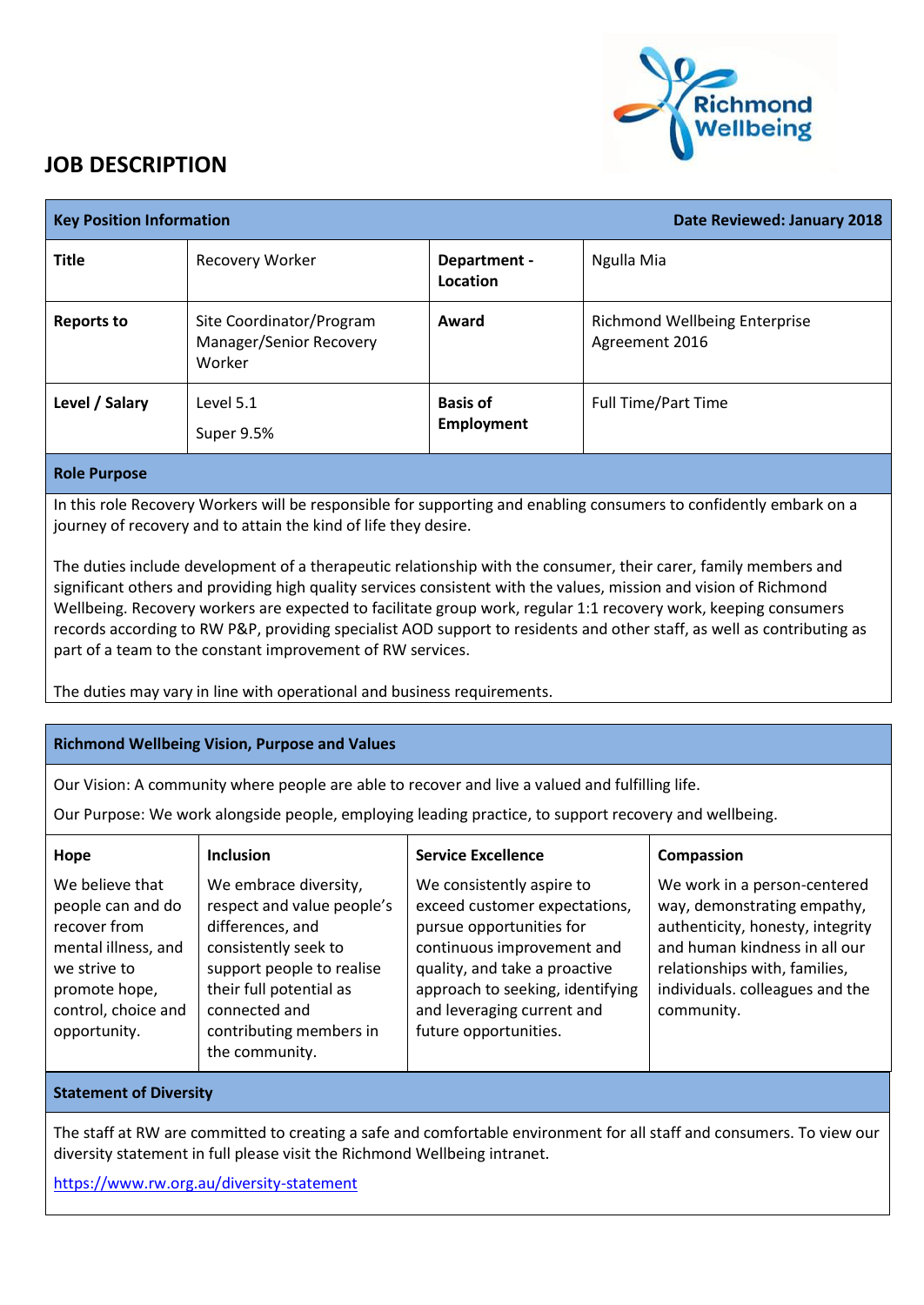| <b>Key Result Area</b>           | <b>Key Accountabilities and Responsibilities</b>                                                                                                                                                                                                                                                                                                                                                                                                                                                                                                                              |
|----------------------------------|-------------------------------------------------------------------------------------------------------------------------------------------------------------------------------------------------------------------------------------------------------------------------------------------------------------------------------------------------------------------------------------------------------------------------------------------------------------------------------------------------------------------------------------------------------------------------------|
| <b>Richmond Wellbeing Values</b> | Acts consistently in accordance with the RW Values and Key Principles -<br>$\bullet$<br>challenges practices inconsistent with these values and uses values as a basis for<br>managing relationships and decision making                                                                                                                                                                                                                                                                                                                                                      |
|                                  | Actively engage in self-reflection and develop own practice<br>$\bullet$                                                                                                                                                                                                                                                                                                                                                                                                                                                                                                      |
| People Accessing our Services    | Promote and encourage contemporary attitude and understanding of personal<br>$\bullet$<br>recovery and person centred practices.<br>Family members, carers and people of significance to the consumer are<br>$\bullet$<br>identified and included as directed by the individual.<br>Recovery enabling groups and individual programs are prepared and<br>٠<br>implemented for the individuals accessing RW services.                                                                                                                                                          |
| <b>Recovery Plan Support</b>     | Meaningful recovery plans are developed and reviewed on a weekly basis<br>$\bullet$<br>Provide holistic services that focus on total wellbeing, including physical health,<br>٠<br>and according to the six Mental Health Outcome Areas.<br>Assist Recovery Support Workers with the implementation of actions towards<br>$\bullet$<br>goals as identified on the consumer's recovery plan.<br>Attend appropriate clinical, administrative and interagency meetings as<br>$\bullet$<br>required.<br>Provide specialist AOD support to residents and other staff.<br>$\bullet$ |
| <b>Service Operations</b>        | All documentation is completed as per RW P&P and in required timeframes<br>$\bullet$<br>Actively participate in required internal meetings, supervision sessions/practice<br>$\bullet$<br>reflection sessions and training<br>Maintenance of RW facilities and property in line with LARU and MHAS<br>٠<br>All incidents are addressed according to RW's P&P<br>$\bullet$                                                                                                                                                                                                     |
| <b>Employee Contribution</b>     | Positive and constructive work environment is promoted where employees are<br>$\bullet$<br>valued.<br>Employees adhere to the RW Code of Conduct and Ethics and Policy and<br>$\bullet$<br>Procedures<br>Attends Core Training and maintains all compliance requirements relevant to<br>$\bullet$<br>their role and employment with RW<br>To carry out other duties which may be required, requested or directed and<br>which are within the person's capability and training to perform                                                                                      |
| Occupational Safety and Health   | Promote a safe and healthy working environment that complies with OSH<br>$\bullet$<br>requirements<br>Take a shared responsibility to ensure the safety and well-being on self and others<br>٠<br>Utilise all protective equipment provided and as instructed<br>٠<br>Work in a safe manner while exercising due care and caution<br>٠                                                                                                                                                                                                                                        |

| <b>Employee Requirements</b> |                                                                                                                                                                                                                                                                                                                                                                                                                                                                                                                                                                                                                                                                                          |
|------------------------------|------------------------------------------------------------------------------------------------------------------------------------------------------------------------------------------------------------------------------------------------------------------------------------------------------------------------------------------------------------------------------------------------------------------------------------------------------------------------------------------------------------------------------------------------------------------------------------------------------------------------------------------------------------------------------------------|
| <b>Skills</b>                | Ability to demonstrate authenticity, genuineness and congruence, empathy,<br>$\bullet$<br>trustworthiness, curiosity and flexibility.<br>Trauma informed practice skills and understanding of the impact of trauma<br>$\bullet$<br>Ability to facilitate personal and emotional recovery<br>$\bullet$<br>Demonstrated ability in negotiating, problem solving, analytical and conflict<br>$\bullet$<br>resolution skills<br>Demonstrated computer skills<br>$\bullet$<br>Demonstrated high level written, verbal and interpersonal skills<br>$\bullet$<br><b>DESIRABLE</b><br>Group-work / shared power skills<br>Knowledge of relevant mental health agencies (government and non-<br>٠ |
|                              | government).                                                                                                                                                                                                                                                                                                                                                                                                                                                                                                                                                                                                                                                                             |
| Knowledge and Qualifications | University qualification in a social work, AOD counselling, psychology,<br>$\bullet$<br>occupational therapy, health or other relevant human services discipline                                                                                                                                                                                                                                                                                                                                                                                                                                                                                                                         |